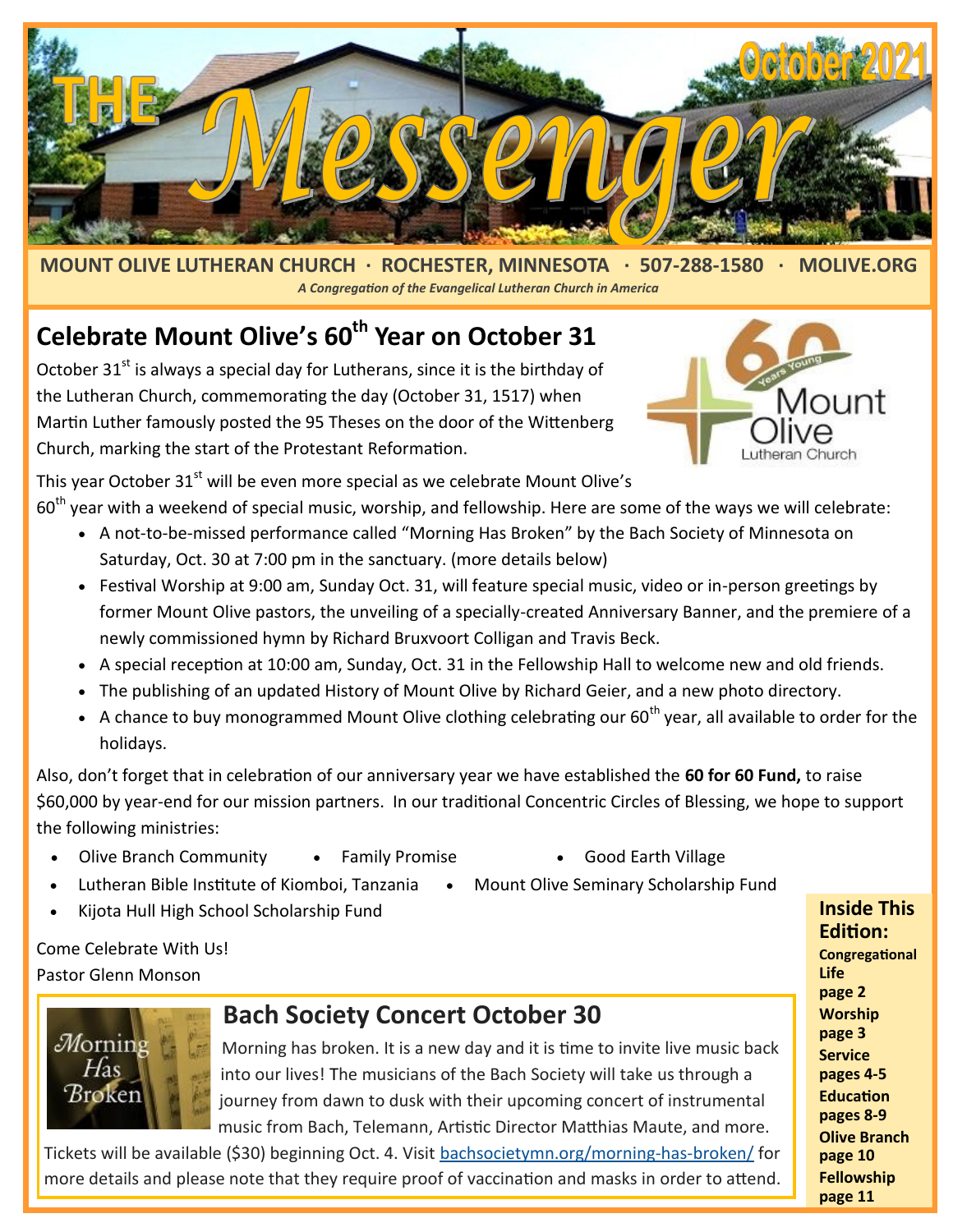#### **2 A Generous Life**

This fall our Stewardship emphasis will center on the spiritual meaning of giving. To explore this in depth, each household will be provided a devotional book entitled *A Generous Life, 28 Days of Devotion*. The hope is that every day for 4 weeks, each household of Mount Olive will spend some time contemplating the spiritual benefits of generosity. Some questions we might ponder are:

- Why is generosity one of the hallmarks of discipleship?
- What makes generosity a spiritual practice akin to prayer, worship, and meditation?
- What are the spiritual benefits of generosity?
- Why is financial generosity mentioned so often in the Bible?

Watch your mailbox, or check your mail slot at church for your copy of *A Generous Life*, and join in exploring this important subject. **Stewardship Sunday** will be October 24, when all households will be encouraged to make an annual pledge to the ministry and mission of Mount Olive. By that time, we hope that everyone will understand a bit more about why our giving is so important to God and to our spiritual health.

GENEROUS

#### **Check out the "Wall of Wonder!"**

In celebration of Mount Olive's 60th Anniversary, you are invited to help build the "Wall of Wonder," a timeline of Mount Olive's history on display in the front entry. It is an opportunity for you to share your own perspective on the past 60 years and help us look toward the future with a greater understanding of where we have been. Instructions are posted in the entry. We'll have a time to reflect on the findings later this fall; watch for more information in coming newsletters. For more information, contact Travis Beck.

#### **New Member Coffee and Reception**

If you have been at in-person worship either in the sanctuary or at Tailgate worship, you might have noticed some new faces since the pandemic first struck. The fact is, we have a good number of new people joining us each week, both online and in-person. On Sunday, October 10 at 10:00 am, all regular visitors, those interested in membership, and any current members in attendance are invited to the Fellowship Hall for coffee and treats and an informational session about the ministry of Mount Olive. On Sunday, October 17, all interested households will be received into membership during worship services. If you would like to be included in membership, but cannot attend one or both of these events, please let Director of Congre-gational Life, Nancy Britson know [\(nancy@molive.org\)](mailto:nancy@molive.org), and she will contact you. Welcome, new members!

#### **Photo Directory Update**

Thank you to everyone who has helped us by providing photos and updated information for our new photo directory. We will distribute paper or digital copies on Anniversary Celebration Weekend. Please fill out the update forms available at church or on the Mount Olive [website](http://www.molive.org) and return them to church by October 17. The forms outline all of the options for providing new pictures and contact info for your family. Contact Nancy Britson in the church office with any questions- [nancy@molive.org](mailto:nancy@molive.org) .

#### **2022 Offering Envelopes – Last Call!**

Only 14 households have made their request. So…if you wish to have offering envelopes for 2022, please send Bill Hollander a note at [bill.h@molive.org,](mailto:bill.h@molive.org) call him at church, 507-288-[1580,](tel:5072881580) or drop a note in the offering basket or the office drop box (next to the mailboxes in the hallway). Additionally, if you would like to convert to electronic giving, he can help you set up that simple process. Thanks! **Envelopes will be ordered in October!!!**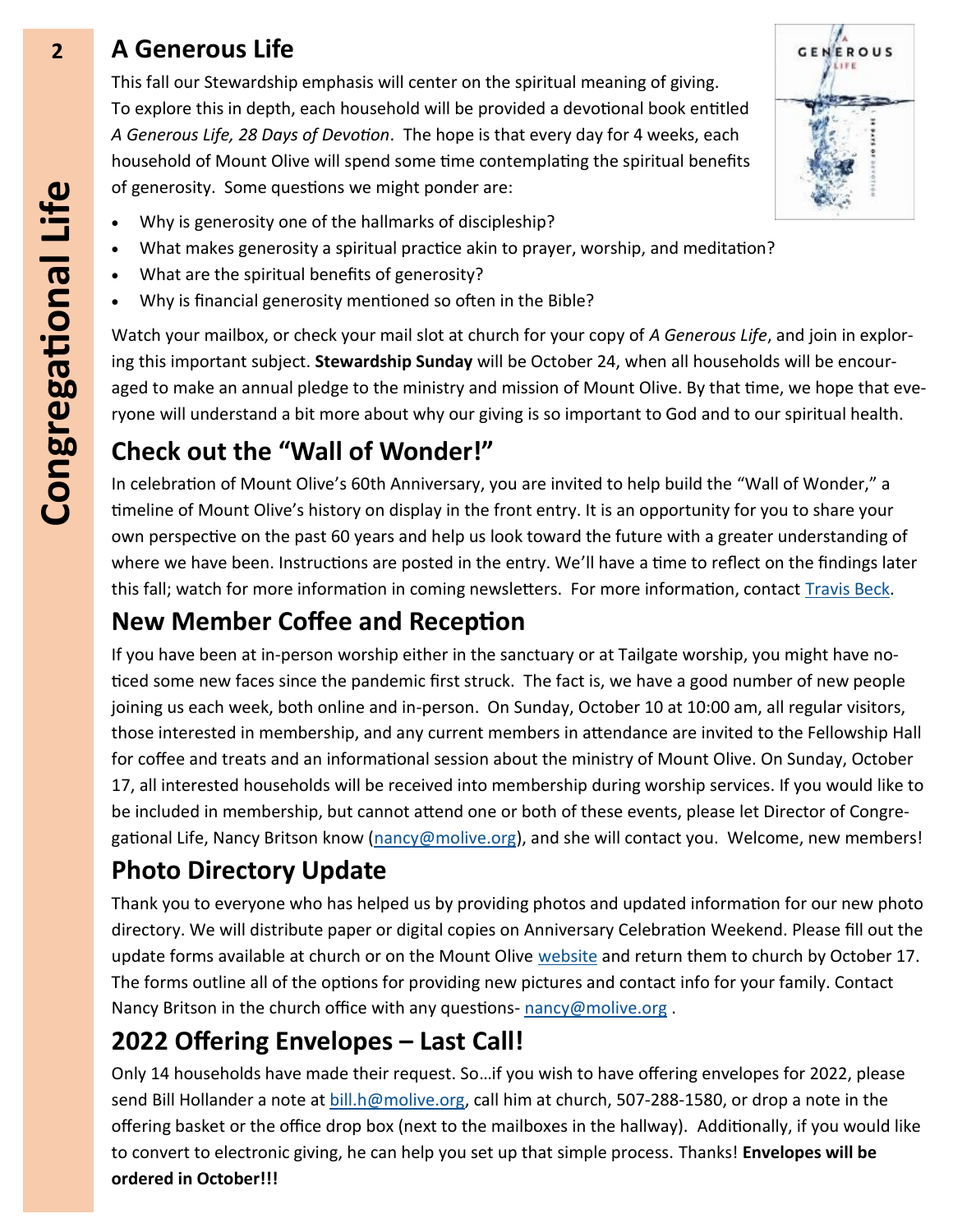#### **Wednesday Evening Worship 3**

Did you enjoy attending Saturday evening worship? Busy on Sunday mornings with work or other activities? Do you enjoy a more casual worship setting? Need 30 minutes in the middle of the week to center yourself amid the busyness of the fall? If any of these sound like you, consider joining us for Wednesday evening worship at 6:30 pm in the Fellowship Hall. Still centered on the Word and the Sacrament of Holy Communion, this service has a more casual and reflective feel. Please contact any of the pastors with questions you may have. Note that like Sunday indoor worship, everyone is asked to wear a mask.

#### **Blessing of the Animals**

On October 3 we will celebrate The Blessing of the Animals during our Tailgate Worship in honor of the Feast of St. Francis of Assisi. Bring your dog, cat, hamster, pig, goat, snake (you get the idea) to the parking lot at 11:00 am. Toward the end of the service we will bless your beloved animals.



### **Confirmation Sunday October 24**

Kate Klavetter will be confirmed at the 9:00 am worship service on Sunday, October 24. She has been actively engaged with her faith and continues to be a leader at Mount Olive. Help us celebrate this milestone with Kate by coming to the 9:00 am worship service on the 24th.

#### **Music Groups Resume**

It was wonderful to hear the Mount Olive Choir, Brass and Bells groups in worship on Rally Sunday. If you'd like to join the choir, practice is each Wednesday, 7:30-8:30 pm, in the sanctuary. Choir members should be vaccinated and masks should be worn in accordance with current public health guidelines. Anyone interested is invited to attend. The handbell choir and the brass group also meet in-person this fall on Thursday evenings. Contact Travis Beck for more information if you are interested in playing handbells or joining the brass group this year-[travis@molive.org.](mailto:travis@molive.org)

#### **Worship Volunteers Needed**

Worship volunteers are needed this fall to keep our 9:00 am Sunday service running smoothly. Volunteers help with greeting, ushering, reading the lessons, leading prayers, serving communion and more. **Ushers are especially needed.** We ask that all volunteers are fully vaccinated as a safety precaution. If you would be willing to help out, please click here to sign up: [www.signupgenius.com/go/20f0449a5a92aa1fb6](https://www.signupgenius.com/go/20f0449a5a92aa1fb6-mount1) [mount1](https://www.signupgenius.com/go/20f0449a5a92aa1fb6-mount1) or contact Nancy Britson, Volunteer Coordinator, with your availability or questions [nancy@molive.org](mailto:nancy@molive.org) or 507-288-1580 ext. 202. Training is available for new volunteers.

#### **Fall Worship Schedule**

**Sunday, 9:00 am**—Traditional Worship, a full service with Holy Communion in the sanctuary. **Sunday, 11:00 am**—Tailgate Worship, a condensed service in the parking lot with Tupperware communion (bring your own communion supplies). Geared towards families, there is also a children's sermon. **Wednesday, 6:30 pm**—Wednesday worship, also with Holy Communion, follows the lectionary texts from the previous Sunday.

**Online Worship**— Livestream each Sunday at 9:00 am, available on the Mount Olive [YouTube channel](https://www.youtube.com/user/MountOliveELCA) after 10:00 am on Sunday. The link is shared on [www.molive.org e](http://www.molive.org)ach week. See the [worship](http://molive.org/index.php/worship) link for past sermons.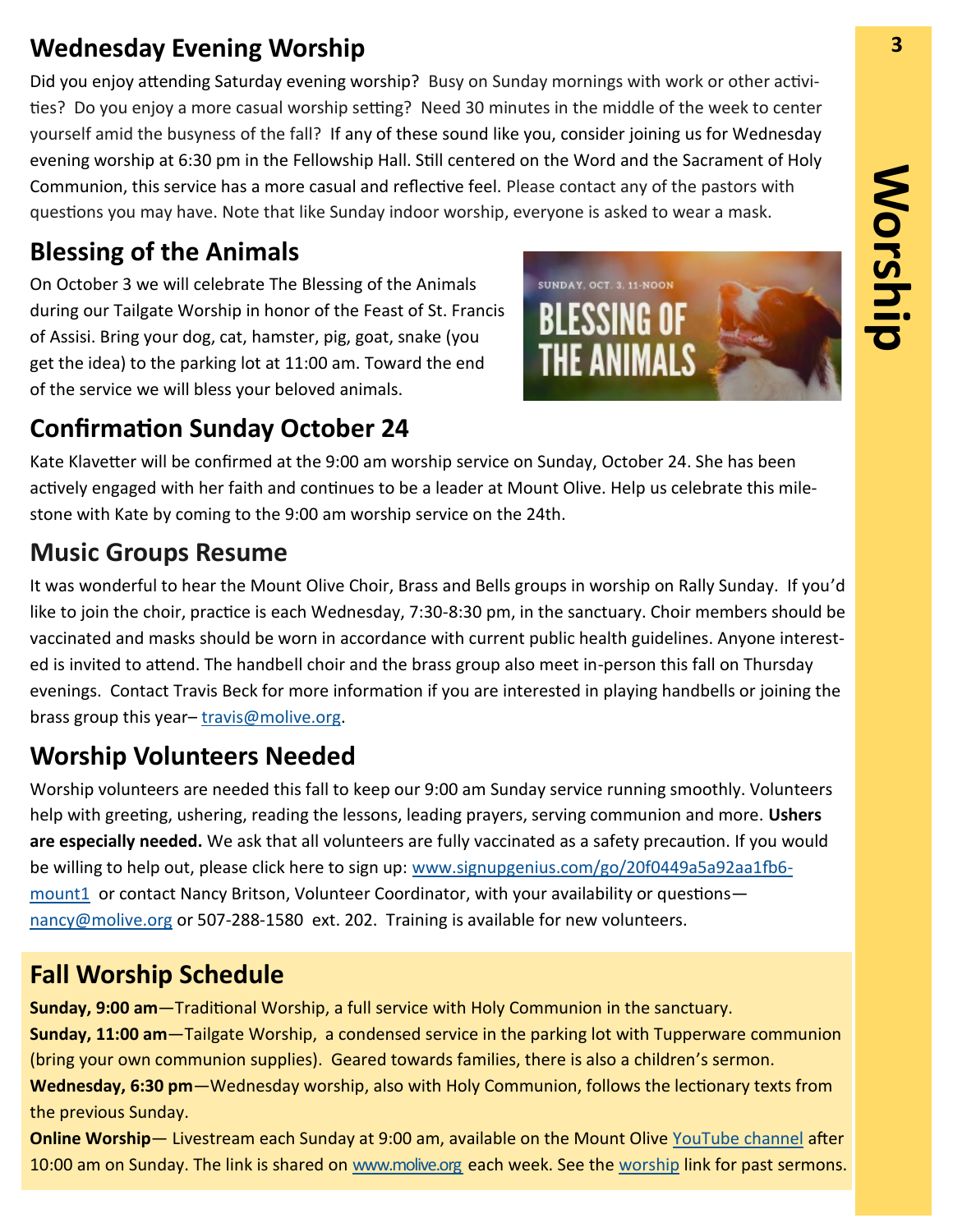#### *God's work. Our hands.*

September 12, 2021, was Mount Olive's annual "God's work. Our hands." Sunday. Members of all ages, and even some visitors, came to lend their helping hands for 7 different service projects. Here's what they accomplished:

- Several yards of mulch hauled and spread 15 kindness rocks painted
- 
- 
- 45 fleece cat and dog toys made (many more went home to pets)

Thank you to everyone who participated in "God's work. Our hands." Sunday! It was great to see everyone visiting and working to serve others in our congregation, the

community, and the world. Special thanks go to all those who helped lead the projects: Nancy Britson, Serena Crawford, Jeremiah Fletcher, Joshua Fletcher, Samantha Fletcher, Olivia Hafeman, Pastor Luke Hollander, Dave & Elaine Monson, Aaron VanBuskirk, Alex Wanek, Ann Willis, and Sherry Will. —Carrie Fletcher, Director of Service and Social Outreach

#### **Family Promise Update**

Family Promise is planning to welcome volunteers back to their new static site, The North Star House. Volunteers will be required to attend an orientation session prior to doing so. The next orientation will be held on Monday, October 18, from 5:30 to 7:00 pm. You can register for this or a future date by clicking on the following link: [https://www.eventbrite.com/e/family](https://www.eventbrite.com/e/family-promise-volunteer-orientation-tickets-166805526821)-promise-volunteerorientation-tickets-[166805526821.](https://www.eventbrite.com/e/family-promise-volunteer-orientation-tickets-166805526821) You may still volunteer to drop off a meal without attending an orientation by clicking on this link: [https://www.signupgenius.com/go/30e0c4fa4aa22a3f94](https://www.signupgenius.com/go/30e0c4fa4aa22a3f94-prepare)-prepare. For a list of items that the house needs click this link: [https://www.fprochestermn.org/wish](https://www.fprochestermn.org/wish-list)-list.

#### **Family Promise's first Trunk or Treat Fundraiser**

On Friday evening, October 29th, please join Family Promise for their first Trunk or Treat to take place in the parking lot of the United Way Building. You can participate for \$20 a car, with the proceeds benefiting Family Promise Rochester. They will be selling hotdogs, chips, and desserts and will also have a photo booth where you can purchase pictures of your spooky little ones! Set up will begin at 5:00 pm with the Trunk or Treat running 6-8:00 pm. If you would like to get

involved, decorate your car/trunk and come join in the fun! Volunteers are needed to help sell food and to donate candy to hand out to the children that attend. Call 507-281-3122 for more information.

**4**



#### God's work. Our hands. Evangelical<br>Lutheran

- 
- Countless cookie-cutter bird feeders made 20 birthday cards decorated for Camp Noah
- 40 quilt squares designed 107 bandages rolled for Global Health Ministries

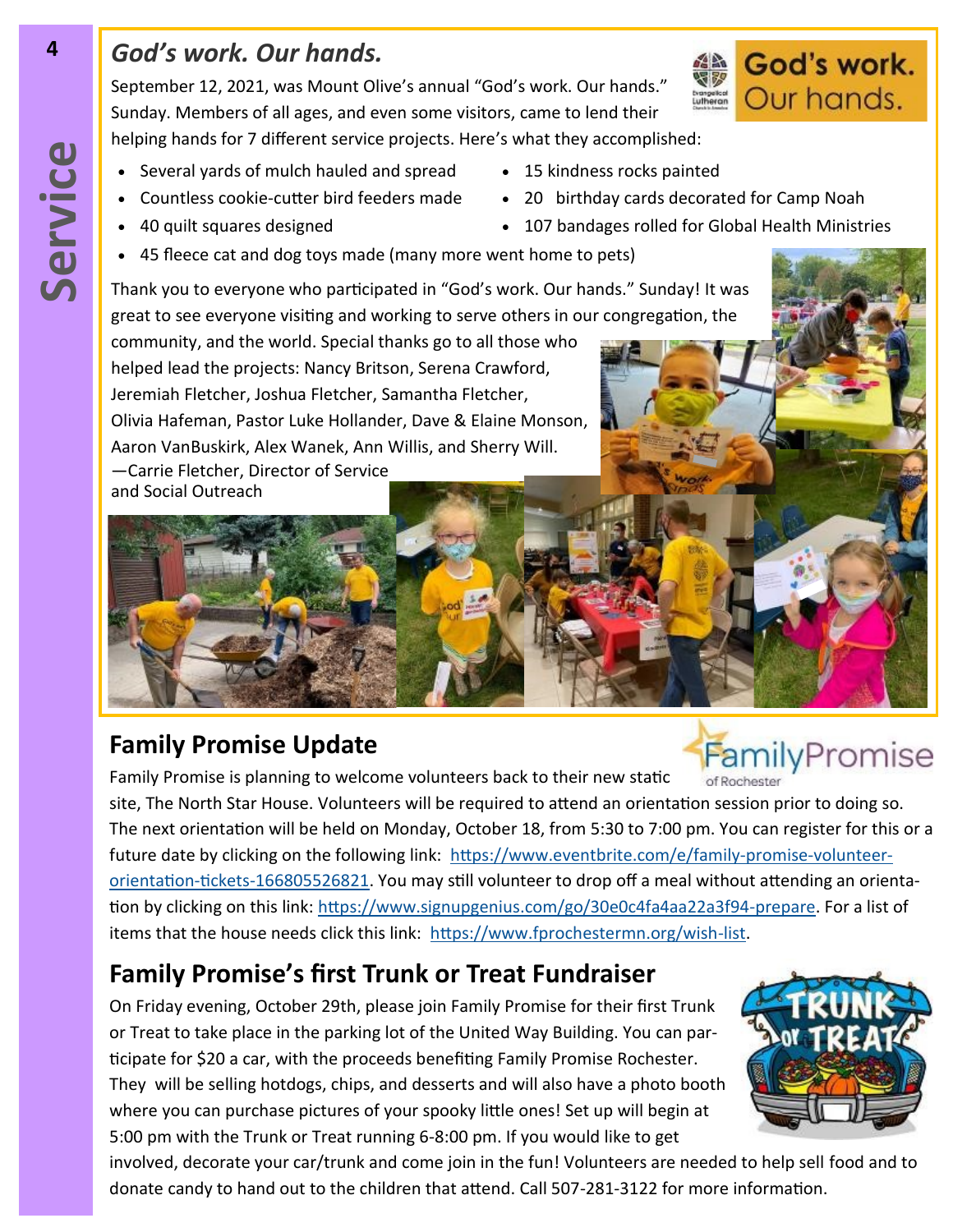#### **Channel One 5**

Empty Bowls remains a crucial part of Channel One's work to increase food security for our friends and neighbors. The past year has introduced many obstacles to ensuring that people in our region do not go hungry. All the funds raised from the 17th annual Empty Bowls will be put back into our community and will directly benefit those who are facing uncertainty during this unprecedented time.

**Empty Bowls: To-Go will take place again this year on October 12th and 13th, 2021!** The hours are 11:00 am to 2:00 pm and 4:00 pm to 6:00 pm both days. Participants will enjoy gourmet soups and bread from local restaurants as well as hand-painted bowls– as a reminder of those who may not know where their next meal will come from. **This event is pre-order only.** Click below to complete your order [www.helpingfeedpeople.org/empty](https://www.helpingfeedpeople.org/empty-bowls/place-your-order/)-bowls/place-your-order/. **Orders close on Sunday, October 10 at 7:00pm.** For any questions about Empty Bowls, call Jessica Sund at 507-424-[1729](tel:5074241729) or e-mail [jessicasund@channel](mailto:jessicasund@channel-one.org)-one.org.

#### **Mount Olive Quilter's Thank You**

From the Mount Olive Quilters: *Our thanks to Mount Olive members and friends for their generous fabric and monetary donations. We appreciate your support for our mission near and far with our quilts. Last week 50 baby quilts were taken to HeadStart to be given out to children. It's so wonderful to feel their joy in receiving our donations. We continue to need people to take home the quilt squares to sew into quilt tops. Those quilt square packages are in the cupboard in* 

*the Gathering area and can be returned there when finished sewing. Thanks again!* The Quilting group meets every Thursday at 9:00 am in the Fellowship Hall. Contact Elaine Monson, 507-272-6404 or Donna Grever, 507-206-4605 with any questions

#### **Mount Olive Prayer Shawl Group**

utheran.

The Mount Olive prayer shawl group will meet on **October 12** at 10:00 am in the Library. Yarn, needles, patterns, and guidance are supplied; please contact Vickie Kubly if you would like to join the group at 507-282-7696. If you would like to request a prayer shawl for someone who is experiencing illness, loss, or a difficult time, please contact Vickie, or you may call the church office at 507-288-1580.

#### **Personal Care Kit Collection**

In September we collected items for Personal Care Kits to help our neighbors around the world. Lutheran World Relief's supply of Personal Care Kits remains critically low as requests for assistance across the world increase. Thank you to those of you that donated items for the kits or provided a monetary donation.

These kits contain basic hygiene supplies that help reduce the spread of germs and disease. The kits are sent around the world to people dealing with the effects of war, disaster, and poverty. Personal Care Kits not only send a tangible message of God's love amidst suffering, and they also save lives by helping families stay healthy in difficult living conditions.

The kits will be assembled on Service Sunday, October 10, 2021. If you have any questions or want to know more about how you can help this important ministry, contact Cathy Hanson at 507-398-3917.



Some of the quilters with a recent donation of 50 quilts to *HeadStart*.

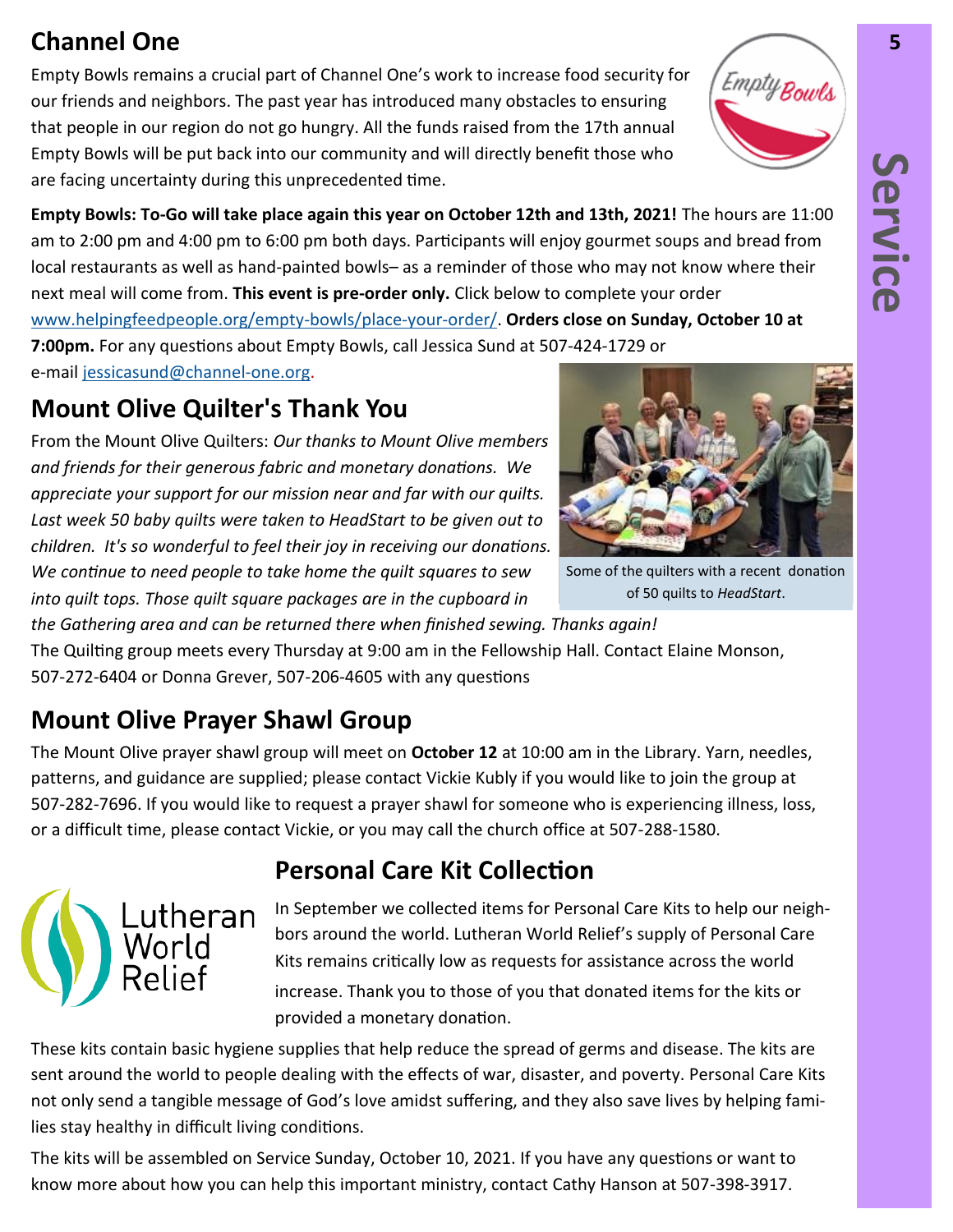#### **8 Sunday Forums Have Strong Start**

On Sunday, September 19, a strong group of about 20 adults met to open the 2021-22 Sunday Forum series, as they listened to the first of 3 segments from the documentary, "Love Them First," a film about children, teachers, and staff at Lucy Laney Elementary School in North Minneapolis who "choose hope." The Sunday forums meet each week at 10:10-10:50 am, following the first worship service. All adults and older youth are welcome. The line-up for October is as follows:

- 10/3 "Love Them First" Part III
- 10/10 Service Sunday for children, youth and parents. All other adults invited to New Member Coffee.
- 10/17 Presentation by the Mount Olive Team Exploring Anti-Racism on the local impact of red-lining.
- 10/24 Presentation by ISAIAH, social justice ministry partner on local housing and justice issues.
- 10/31 No forum  $-60^{th}$  anniversary reception

#### **Genesis Study Continues**

The Genesis Bible Study with Pastor Glenn continues in October as scheduled below:

- Wednesdays at 7:30 pm, via Zoom, October 6 October 27.
- Thursdays at 10:30 am, in the church library, October 7 October 28.

If you would like to join the group for these sessions, you are welcome to do so. Study guides are available in the church office for \$10 each. Contact Nancy in the church office for the Zoom link, [nancy@molive.org.](mailto:nancy@molive.org)

#### **Women of the ELCA Update**

Fall is a time for reflection and sometimes redirection. The Mount Olive Women of the ELCA board has

decided to take a break this year and therefore board operations are on pause. Circles will continue to meet, (see options below), quilters will continue to quilt, and both individuals and Circles may continue with any programming they like. The church will handle all finances. If you have questions related to funds for projects and programs, please contact Bill Hollander in the church office. The board will reconvene sometime later next year and decide its next steps. If you have further questions about the "Great Pause", please contact Nancy Britson—[nancy@molive.org.](mailto:nancy@molive.org) 

Meanwhile, Mount Olive circles have begun meeting this fall for Bible study, prayer, and fellowship. There are six different groups, each named for a woman in the Bible, that meet at different times and places. Please contact one of the leaders listed below for more information. This fall, the groups will be participating in a study from *Gather* magazine entitled "The Gift of the Spirit" by the Rev. Sara Olson-Smith. Subscribe to *Gather* at this link, [https://www.gathermagazine.org/subscribe/,](https://www.gathermagazine.org/subscribe/) or call 1-844-409-0576. Copies to share are also available in the church office. **Study Leaders for the October meeting dates will meet with Pastor Glenn on Tuesday, October 5 at 5:30 pm in the conference room near the office.** 

| <b>Circle</b>        | <b>Meeting Day and Time</b>                                       | Leader                                             |
|----------------------|-------------------------------------------------------------------|----------------------------------------------------|
| <b>Miriam Circle</b> | $3nd$ Tuesday of each month, 6:30 pm, outdoors at church or Zoom  | Erin Sinnwell-990-6079                             |
| Lydia Circle         | 2 <sup>nd</sup> Monday of each month, 6:30 pm, in Fellowship Hall | Jolene Baker-289-4851                              |
| <b>Mary Circle</b>   | $4th$ Friday of each month, 9:30 am, in church library            | Stephanie Pasch-261-7320<br>& Lynn Nelson-358-2837 |
| Naomi Circle         | $4th$ Tuesday of each month, 1:00 pm, at church & Zoom            | Sharon Parker-269-0385                             |
| <b>Rachel Circle</b> | $4th$ Thursday of each month, 6:30 pm, at church & Zoom           | Jodi Schoer-288-1951                               |
| <b>Ruth Circle</b>   | $4th$ Tuesday of each month, 10:00 am, in church library          | Vickie Kubly-282-7696                              |

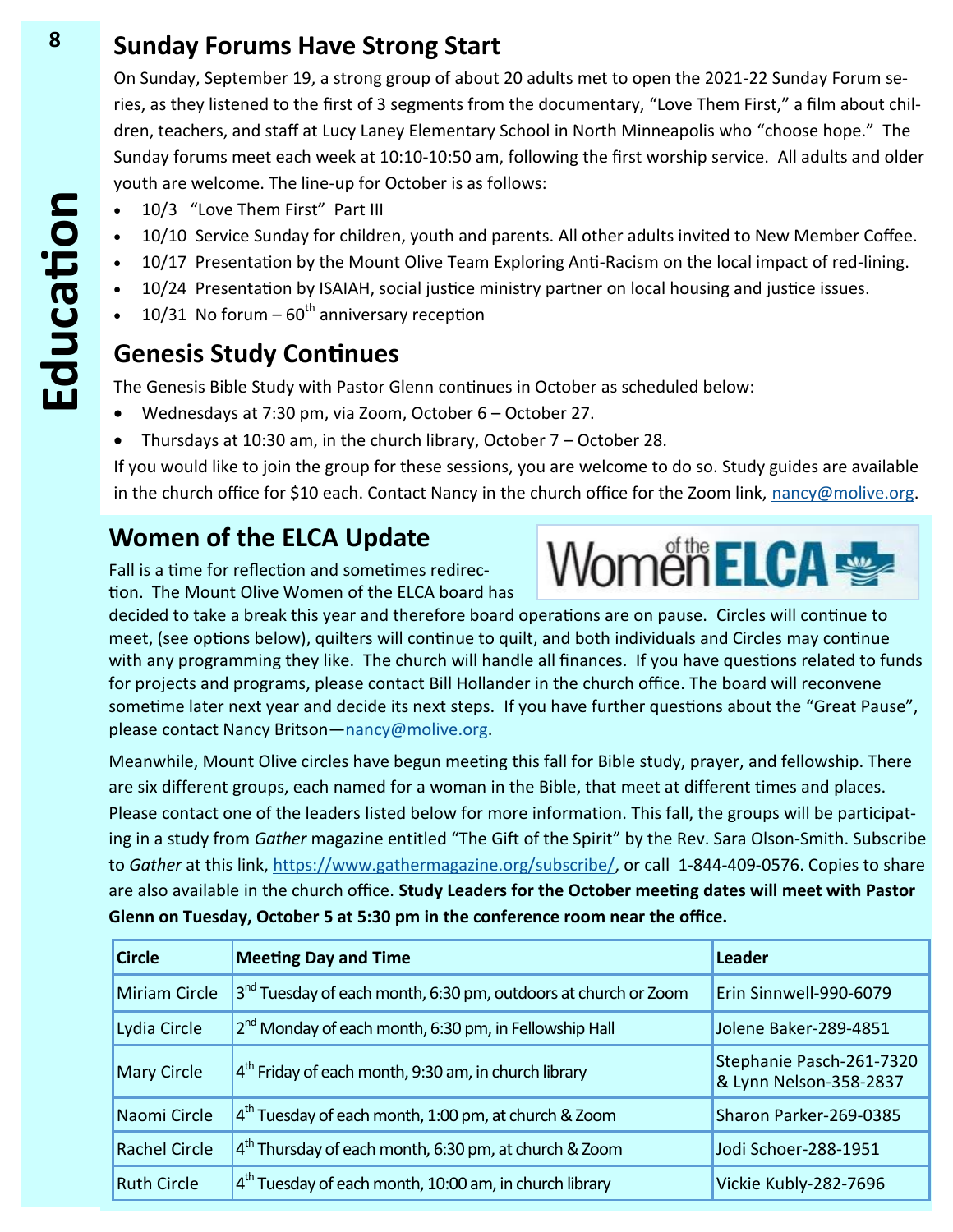# Education **Education**

Large group Sunday School has taken off! This high energy, outdoor option has been great and transitions right into our family friendly Tailgate Worship. If you have a child 0-18, consider bringing them for 10:30 am Sunday School in the parking lot. We block off an area, bring chalk, a sand table, and more activities that can be used (even during worship). The music, skit/story and activities make this a fun event!

# **Sunday School 9**

**Second Service Sunday**

Instead of Sunday School on October 10, we will continue the Second Sunday Service Projects. Meet at 10:30 am on the east side patio and please bring masks. Kids will take turns entering the Gathering Area to complete the project, assembling personal care kits for Lutheran World Relief. Weather permitting, the doors will remain open and there will be music while they wait for their turn. All ages welcome.

### **October Sunday School Schedule:**

October 3 – large group Sunday School October 10 – Second Sunday Service Project October 17 – large group Sunday School October 24 – MEA Break; no Sunday School October 31 – 60th Anniversary Celebration

#### **Confirmation Retreat**

October 3, 1-4pm in the Fellowship Hall; contact Pastor Luke with any questions. – [luke@molive.org.](mailto:luke@molive.org)



#### **High School Roller Disco**

Are you in high school? Do you like having fun? If so, consider joining the Mount Olive high school youth for a fun fellowship event in downtown Rochester on Saturday, October 9. The city is turning the Peace Plaza into a Roller Rink that weekend and we are going to take advantage! There will be

great music, funky lighting and a disco ball! Plus, skates are free to rent. Watch your emails for more details about our meeting place and time. [https://www.downtownrochestermn.com/events/roller](https://www.downtownrochestermn.com/events/roller-disco)-disco

## **Adult Book Study**

Would you like the opportunity for a casual, but faith-based book study with other adults? We're offering a participant-led study of the book, *A Year of Living Prayerfully: How A Curious Traveler Met the Pope, Walked on Coals, Danced with Rabbis, and Revived His Prayer Life* by Jared Brock. A description: Although up to 90% of us pray, very few of us feel like we've mastered prayer. *A Year of Living Prayerfully* is a fascinating, humorous,

globe-trotting exploration of prayer that will help you grow your own prayer life. Everyone is welcome to the discussion on Saturday morning, **November 13**. We'll meet in the Fellowship Hall at 9:30 am over a light breakfast and coffee. RSVP to Nancy in the church office—[nancy@molive.org.](mailto:nancy@molive.org)

# **(Mostly) Men's Discipleship**

Men's Discipleship is a Bible study group for men (and at least one woman) meant to move them closer to God and to help them understand God's will in their lives. They meet weekly, on Zoom, on Saturday mornings at 8:30 am. They will finish their study of Romans and start Corinthians this fall in their continuing study of Paul's letters. This group is open to anyone in the congregation. Contact Mark Masbruch for more info. and the Zoom invitation-[mmasbruch@hotmail.com.](mailto:mmasbruch@hotmail.com)

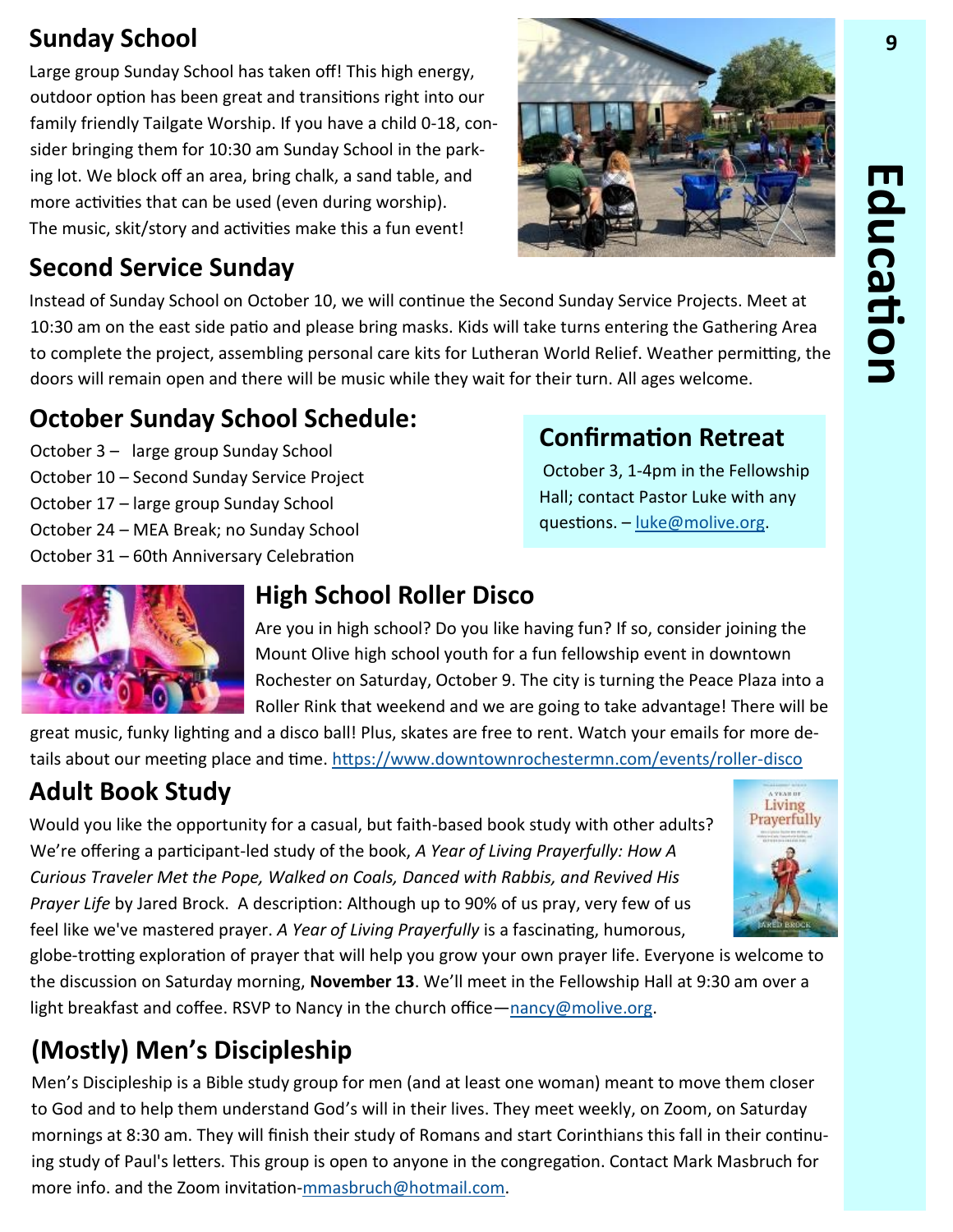

The Olive Branch calendar is practically bursting at the seams! Why? So that people curious about us can find a variety of ways to connect. We're going to get these calendars into the hands of as many people as possible and you can help us - but more on that in a minute.

We are delighted to announce Olive Branch Church has a new home for the fall/winter: Gray Duck Theater! This locally-owned micro-cinema features a small movie theater and full-blown coffeeshop with amazing coffees, teas,

and pastries. What makes this feel like a real partnership is that Gray Duck shares Olive Branch's foundational commitment to full LGBTQIA+ celebration. Stop by sometime and check out their coffee or weekend films. It's a super-creative staff who have welcomed us with open arms.

Olive Branch Church happens Monday evenings. Doors open at 5:30 pm for snacks and coffee in the coffeehouse. Church is at 6:00 pm in the theater, and we have access to their projection and sound system. Yes – sound system! (The main drawback of our summer location was that people couldn't hear as well as we would have liked.) At 7:00 pm we will stick around to chat, relax in the coffeehouse or play some games on the big screen. (Drawful, anyone?) We're out by 8 pm. If you'd like to support Olive Branch Church at our new site, please join us. Your presence will be a gift. As ever, there will be music, message, midrash, and time for reflection.

Now back to outreach: Another way you can support Olive Branch is to connect us with people – neighbors, family, or friends who might appreciate hearing what we're up to. You give us an address, we'll deliver a physical flyer.

We'll be dropping off flyers at homes with PRIDE flags and Black Lives Matter signs in their yards. Our note will read something like, "We noticed your great yard sign. Thanks for helping to make Rochester a safe place! Olive Branch church shares your commitment. If you ever want to visit, we'd love to meet you." Our October events will be listed as we list them for you here:

**Oct 4, 6pm Olive Branch Church at Gray Duck Theater** Oct 5, 6pm Meet-Up at Purple Goat patio (kids welcome) Oct 7, 10am Off The Page Bible study (Zoom) **Oct 11, 6pm Olive Branch Church at Gray Duck Theater** Oct 16, 4pm All Ages Pumpkin Carving at Mount Olive **Oct 18, 6pm Olive Branch Church at Gray Duck Theater Oct 25, 6pm Movie Night at Gray Duck Theater** Oct 27, 10am Artist Studio (open studio) at Mount Olive.

Questions? Contact Pastor Lisa at [lisa@molive.org.](mailto:lisa@molive.org) 

#### **Peter Mayer Concert**

Friday, November 12 at 7:30 pm MN singer-songwriter Peter Mayer will be in concert at the Chosen Bean in Chatfield, MN. An award-winning artist, Peter is one of Richard BC's musical heroes, and we've used his songs at Olive Branch. If you enjoy artists like James Taylor and David Wilcox, you might like Peter's music. If you're interested, we're not going as a group, but maybe we can meet up for supper beforehand. Get your tickets online



at [www.chatfieldarts.org/peter](http://www.chatfieldarts.org/peter-mayer-1)-mayer-1 right away, because space is limited.

If you decide to attend, email Richard at [richard@molive.org](mailto:richard@molive.org) if you'd like to connect before the show.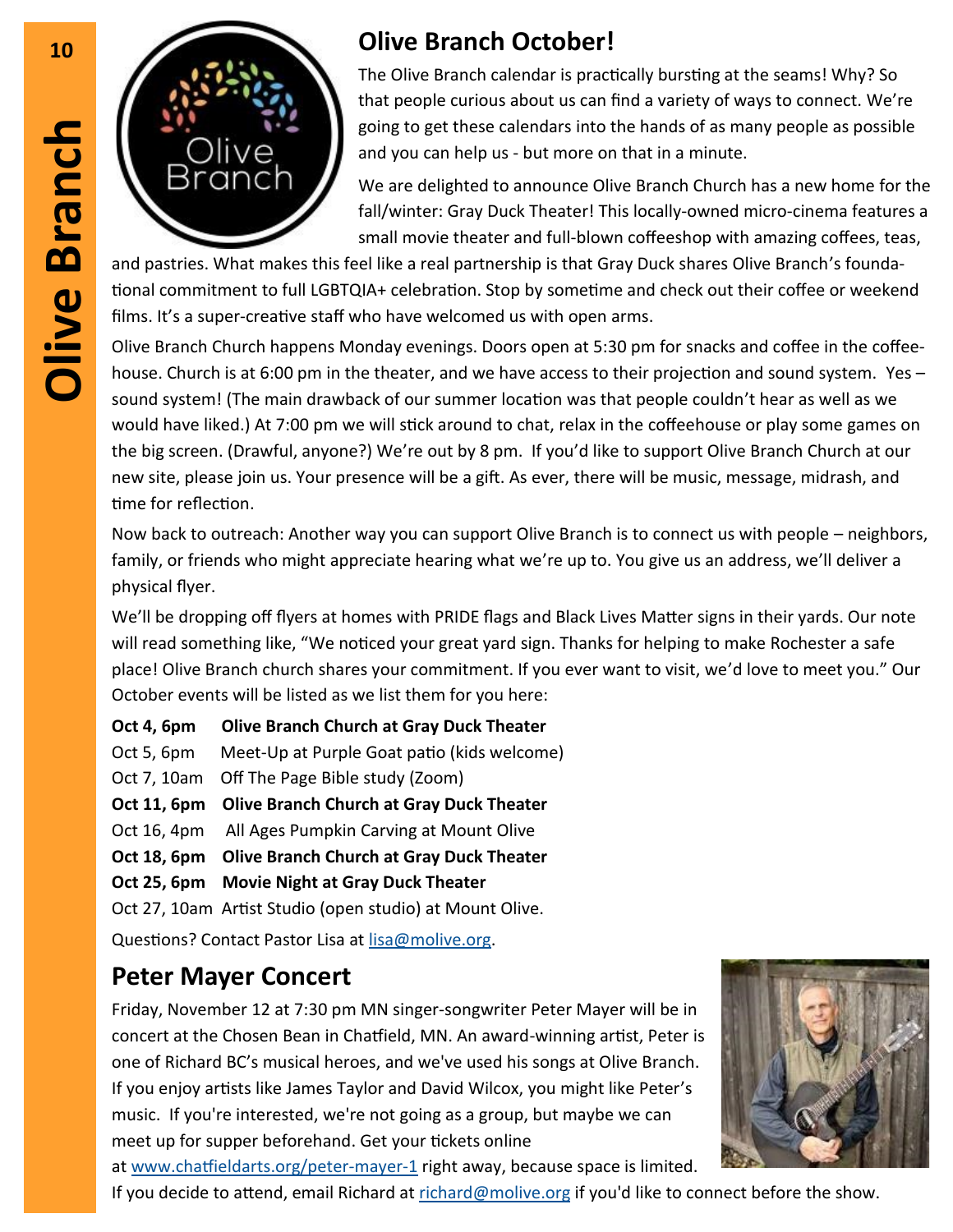

#### **Monday Book Group 11**

The **Monday Book Group** gathers monthly to discuss a wide variety of literature. They will meet via Zoom on **October 11** at 6:30 pm. This month's selection is *The Silent Patient* by Alex Michaelides. The Silent Patient is a shocking psychological thriller of a woman's act of violence against her husband―and of the therapist obsessed with uncovering her motive. If you would like to be added to the email list or receive the Zoom invitation for October, contact Jodi Schoer at [mjschoer@charter.net.](mailto:mjschoer@charter.net)

#### **Ripe Olives Meets October 8**

The Ripe Olives, Mount Olive's group for retired folks, meets on the 2nd Friday of each month at 9:30 am in the Fellowship Hall. On **October 8,**  we will be joined by Mount Olive member, Paul Johnsen, as he shares his passion for electric vehicles. Paul purchased his first EV (Electric Vehicle) in 2018 and liked it so much that he's become something of an **EV**angelist, talking about EVs to whoever will listen. Paul will talk about



EV ownership, driving, charging, maintenance, and answer your other questions. Coincidentally, Paul and other local EV owners will be hosting an event at the Rochester fairgrounds on Saturday morning, Oct. 2. See [rochesterelectricvehicles.com](http://rochesterelectricvehicles.com) for more info. For Ripe Olives, there'll be a simple continental breakfast, coffee, and juice. Please RSVP to Nancy Britson in the church office, 507-288-1580 or [nancy@molive.org](mailto:nancy@molive.org) or sign up in the Gathering Area at church.



#### **Family Pumpkin Carving**

Join us on Saturday, **October 16** from 4-5:30 pm to carve pumpkins! This will be a great time for family fellowship with music, snacks, hot beverages, a campfire, and more. Bring a pumpkin and your carving gear and we will see who is the most creative and who is best with a carving knife. We will have extra pumpkins and carving supplies for those that need it. All

ages welcome! This will take place on the patio on the east side of the church. If the weather is inclement, we will move inside and be masked. Contact Pastor Luke with any questions—luke@molive.org.

#### **20-30 Somethings Fellowship Hosts Needed**

Do you describe yourself as a "young" adult? Are you in your 20s or 30s (or close enough)? Would you be interested in a fellowship event? We are looking for someone who would be willing to "host" an evening at a brewery, or a game night, or a coffee morning, or, really, anything! If this sounds like something you would be interested in, contact Pastor Luke, [luke@molive.org,](mailto:luke@molive.org) to help get our "young" adult fellowship going again!

#### **Rochester Pops Orchestra Resumes**

The Rochester Pops Orchestra will launch their 2021-2022 concert season on October 24, 2021, 3:00 p.m., at Bethel Lutheran Church. They'll be celebrating that *Broadway Is Back* and highlighting some of your favorite Broadway selections both old and new.

Advanced ticket prices are Adults \$12.00, Seniors \$10.00, Students(13-18) \$5.00, and children 12 and under FREE. Purchase tickets from [www.rochesterpops.com](http://www.rochesterpops.com) or by calling the box office at 507-318-0801 beginning in October. Tickets will also be sold in the Gathering Area at Mount Olive, Sundays October 3rd, 10th, and 17th. All seats are \$2.00 more at the door the day of the show. Masking and social distancing are expected. If you have any other questions, please feel free to call Jane Sheffield at 507-289-7792.